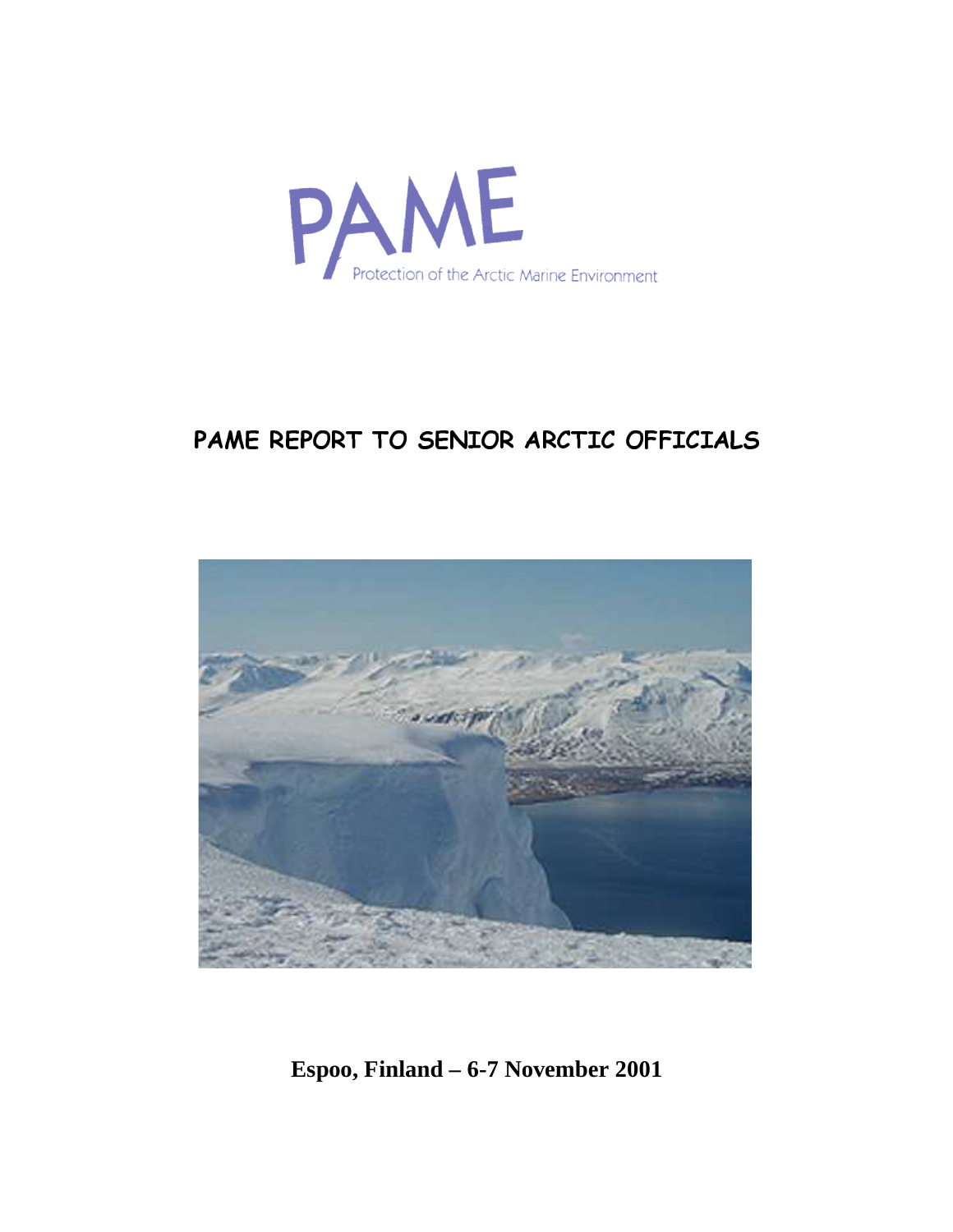# **TABLE OF CONTENT**

| DELIVERABLES FOR THE 3RD ARCTIC COUNCIL MINISTERIAL 6                |
|----------------------------------------------------------------------|
| DEVELOPMENTS CALLING FOR SAO GUIDANCEERROR! BOOKMARK<br>NOT DEFINED. |
|                                                                      |
|                                                                      |
|                                                                      |
|                                                                      |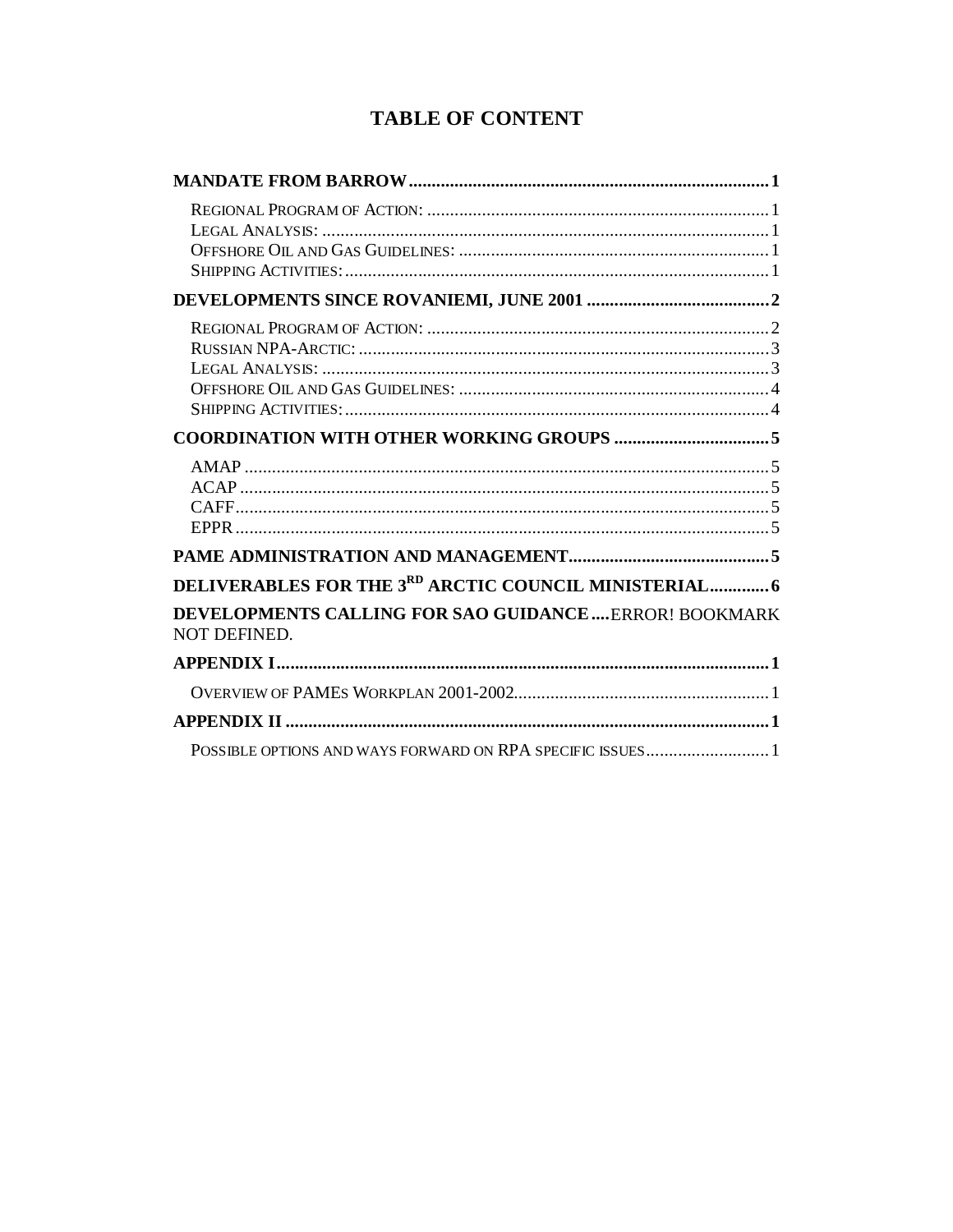#### **MANDATE FROM BARROW**

#### **Regional Program of Action:**

- Continue implementation and further development of the programme support elements for the Regional Programme of Action for the Protection of the Arctic Marine Environment from Land-based Activities (RPA).
- RPA activities to be expanded to more fully address impacts on the coastal zone.
- RPA to be used as a management framework for improved working group collaboration related to the protection of the Arctic marine and coastal environment.
- Continue to support the implementation and further development of the Russian NPA-Arctic in coordinating efforts with ACOPS, other international organizations and IFIs.
- support and participate in the Partnership Conference due to its important role in implementing the Russian NPA-Arctic and the RPA.
- Work towards better integration and coordination of RPA and ACAP activities to develop complementary activities.

#### **Legal Analysis:**

• Review and update as appropriate adequacy of existing international agreements and arrangements to assess the need for further action or instruments at international and/or national level to prevent pollution of the Arctic Marine Environment. To be completed by the next Ministerial meeting in the year 2002.

#### **Offshore Oil and Gas Guidelines:**

• promoting application of the 1997 Offshore Oil and Gas Guidelines and assessing the effectiveness and objectives of the Guidelines. Proposed amendments to the guidelines and other possible oil and gas measures to be recommended the next Ministerial meeting in the year 2002.

#### **Shipping Activities:**

- Continue analysis of shipping activities and its potential environmental risks for determine what, if any, additional Arctic shipping measures are required to determine what if any additional Arctic shipping measures are required. Recommendations for possible new shipping measures to be completed by the next Ministerial meeting in the year 2002.
- welcome further cooperation on those Guidelines, and welcome the snap shot analysis of maritime activities in the Arctic prepares by Norway for PAMA as a useful contribution for determine what, if any, additional Arctic shipping measures are required: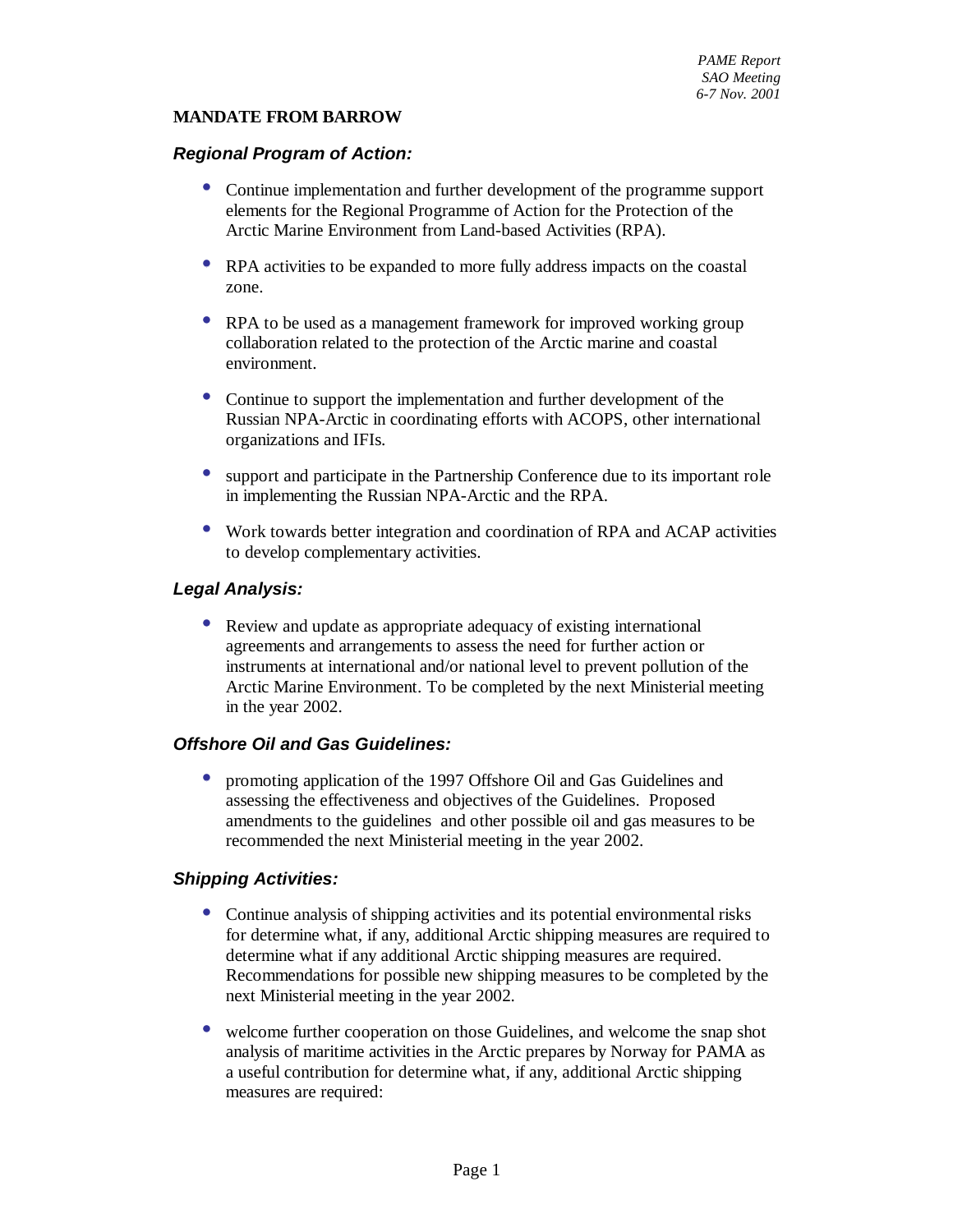- Follow-up and promote completion and implementation of IMO Polar Guidelines for Ships Operating in Ice-Covered Waters.
- take note of the work being done in the International Maritime Organization (IMO) with the respect of the IMO Guidelines for Ships Operating in Arctic Ice-Covered Waters, welcome further cooperation on those Guidelines.

#### **DEVELOPMENTS SINCE ROVANIEMI, JUNE 2001**

PAME held its working group meeting in Moscow, Russian Federation, October 9-11, 2001 and the status of the Work Plan (Attachment I) is on schedule as presented below.

#### **Regional Program of Action:**

The implementation and programme support elements of the RPA are moving forward and the main updates regarding the RPA progress are as follows:

- Development of an Arctic Clearing-house on land-based activities is on-going by the PAME Secretariat. A new window to the PAME Homepage has been created and is in line with the format of the GPA Clearing-House format. There are currently links to other related websites and Arctic-specific information on POPs, heavy metals and radionuclides.
- PAME Communication Strategy was approved at the last meeting as a working document to be amended and updated in line with the development of PAME's Work Plan for 2002-2004.
- A  $1<sup>st</sup>$  draft report on Capacity Building with the aim to address the main aspects of PAME's work was introduced at the last PAME meeting. It was agreed that further elaboration on this first draft should occur in the context of the outcome of the Arctic Council Capacity Building Workshop to be held 1-2 November 2001 in Helsinki, Finland and on any additional information from the next SAO meeting. The Second draft of the Capacity Building document will be prepared for distribution prior to the next PAME meeting.
- PAME is currently reviewing a paper presented by the Secretariat on possible options and ways forward in implementing RPA specific issues with respect to PAME's 2002-2004 Work Plan (Appendix II). But this process currently needs lead country/countries to come forth.
- PAME is currently coordinating efforts for a proposed poster presentation for the GPA Intergovernmental Review meeting to be held in Montreal, Canada 26-30 November 2001.
- PAME continues to participate in UNEP's annual meetings of Regional Seas Conventions and Action Plans in their efforts to strengthen these programmes as many of the issues and problems addressed have relevance to PAME's work.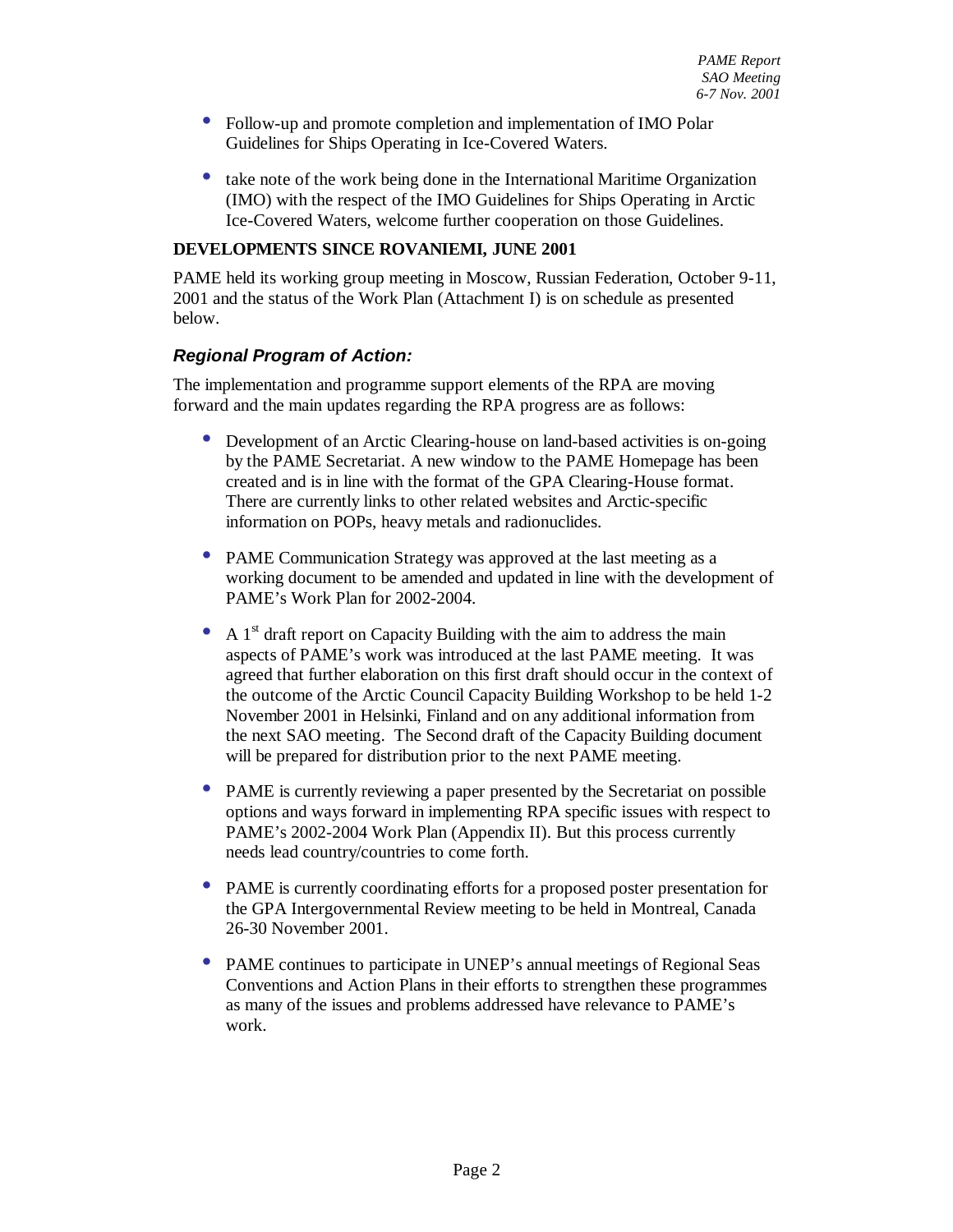#### **Russian NPA-Arctic:**

- The NPA Arctic had been adopted by the Ministry of Economic Development and Trade, in agreement with the Ministry of Natural Resources and Roshydromet This means that the NPA Arctic has now gone through the process of incorporation into the Russian institutional system of the Federal-Targeted Orientated Programmes (FTOP) "World Ocean" and been formally adopted.
- The Russian NPA-Arctic will be highlighted at the upcoming GPA Intergovernmental Review Meeting to be held 26-30 November 2001 in Montreal, Canada.
- The NPA-Arctic is an important component of the RPA implementation phase and is a part of PAME's work plan. PAME's involvement provides support to the NPA-Arctic and its associated GEF project through various means such as:
	- Financial contributions; and
	- planned roundtable meetings.
- The GEF Full Project Proposal has been approved for submission to the GEF Council at its meeting to be held 6-7 December, for its formal adoption.
- A draft paper on the involvement of the private sector in support of the implementation of the NPA-Arctic and its associated Partnership Conference has been prepared. It has been agreed that the preparatory process should include both the International Financial Institutions (IFIs) and the private sector. The precise configuration of roundtable meetings is still under discussion awaiting a concrete timetable linking the preparatory process to the convening of the Partnership Conference. The Partnership Conference and its preparatory process should build on past and existing experience and focus on discrete manageable aspects of the NPA-Arctic.

#### **Legal Analysis:**

- The frist draft of summary documents for the update of the 1996 PAME recommendations are currently being review. The following lead country approach has been agreed to for this review:
	- Unites States Dumping Activities
	- Norway Shipping Activities
	- Denmark/Greenland Offshore Oil and Gas Activities
	- Canada Land-based Activities

A list of questions provided by Canada to facilitate the review of the adequacy of legal and non-legal measures for the protection of the Arctic marine environment is currently under review in an effort to finalize the document in time for the next Ministerial meeting, and for possible inclusion in the 2002- 2004 PAME Work Plan.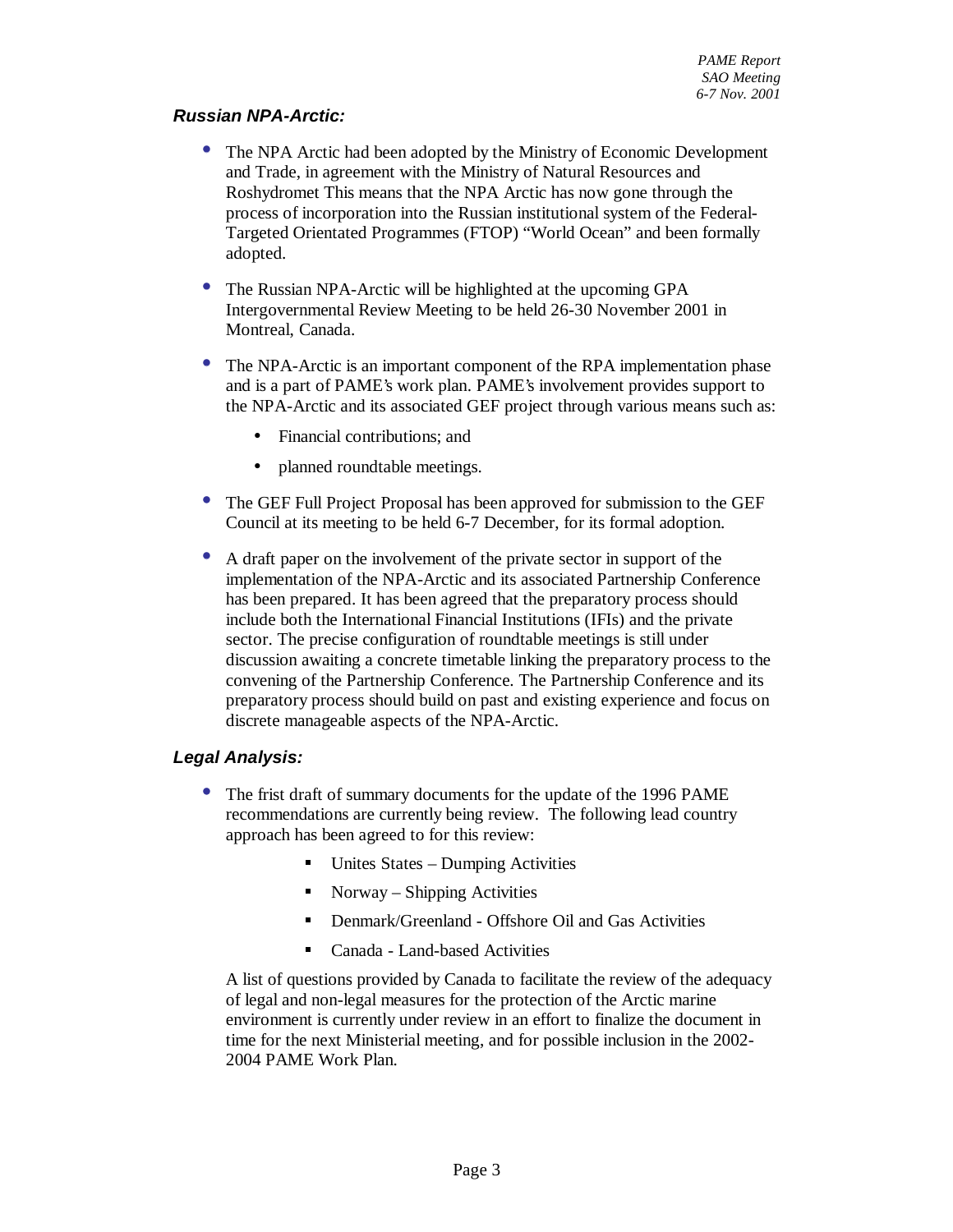#### **Offshore Oil and Gas Guidelines:**

- comments from Denmark/Greenland and Norway on the review of the 1997 Offshore Oil and Gas Guidelines are currently under review. It was agreed that the Guidelines be kept a separate document, the need for its periodic review and that it should be made more user friendly. Clarifications on suggested amendments with concrete proposals will be reviewed at the next PAME meeting.
- The update process is done in cooperation with other relevant working groups and organizations such as the Oil and Gas Producers (OGP), RUNARC and WWF.
- Last PAME meeting has a very productive exchange of information on the RUNARC program (Russia-USA Norway Offshore Oil and Gas Regime). The Meeting recognized the importance of an effective regulatory systems to deal with the expected growth in offshore oil and gas development in Arctic waters. To this end, PAME asked its chair to recommend that the Arctic Council Chair be in communication with the appropriate officials of the Government of the Russian Federation.

#### **Shipping Activities:**

- Norway is currently developing a proposal on ways to address ship generated waste to be discussed at the next PAME meeting.
- Canada as the lead country on developing Arctic Waters Oil Transfer Guidelines will form a new correspondence group by mid-November 2001. It is unlikely that these Guidelines will be completed in time for the next Ministerial meeting as initially planned but rather be presented in a draft format to the Ministers to indicate progress and its completion be included in the PAME Work Plan for 2002-2004.
- Canada provided an update of the status of the Draft Guidelines for Ships Operating in Arctic Ice-Covered Waters. These Guidelines will be finalized at the IMO Sub-Committee on Ship Design and Equipment meeting in March 2002, pending any further input. These Guidelines are intended to address additional provisions deemed necessary for consideration beyond existing requirements of the SOLAS Convention in order to take into account the climate conditions of Arctic ice-covered waters and to meet appropriate standards of maritime safety and pollution prevention.
- The Northern Sea Route (NSR) administration is currently developing a new set of regulations that will be adopted in the near future. To improve management structure and to increase effectiveness of NSR usage, the governmental Commission of the Russian Federation had made a decision to found an organization/enterprise (partnership) which will join efforts of all NSR users. The goal of this partnership is to provide safety on the NSR and to protect the environment and is interested in establishing contacts with other organizations such as the Arctic Council to explore possible cooperation.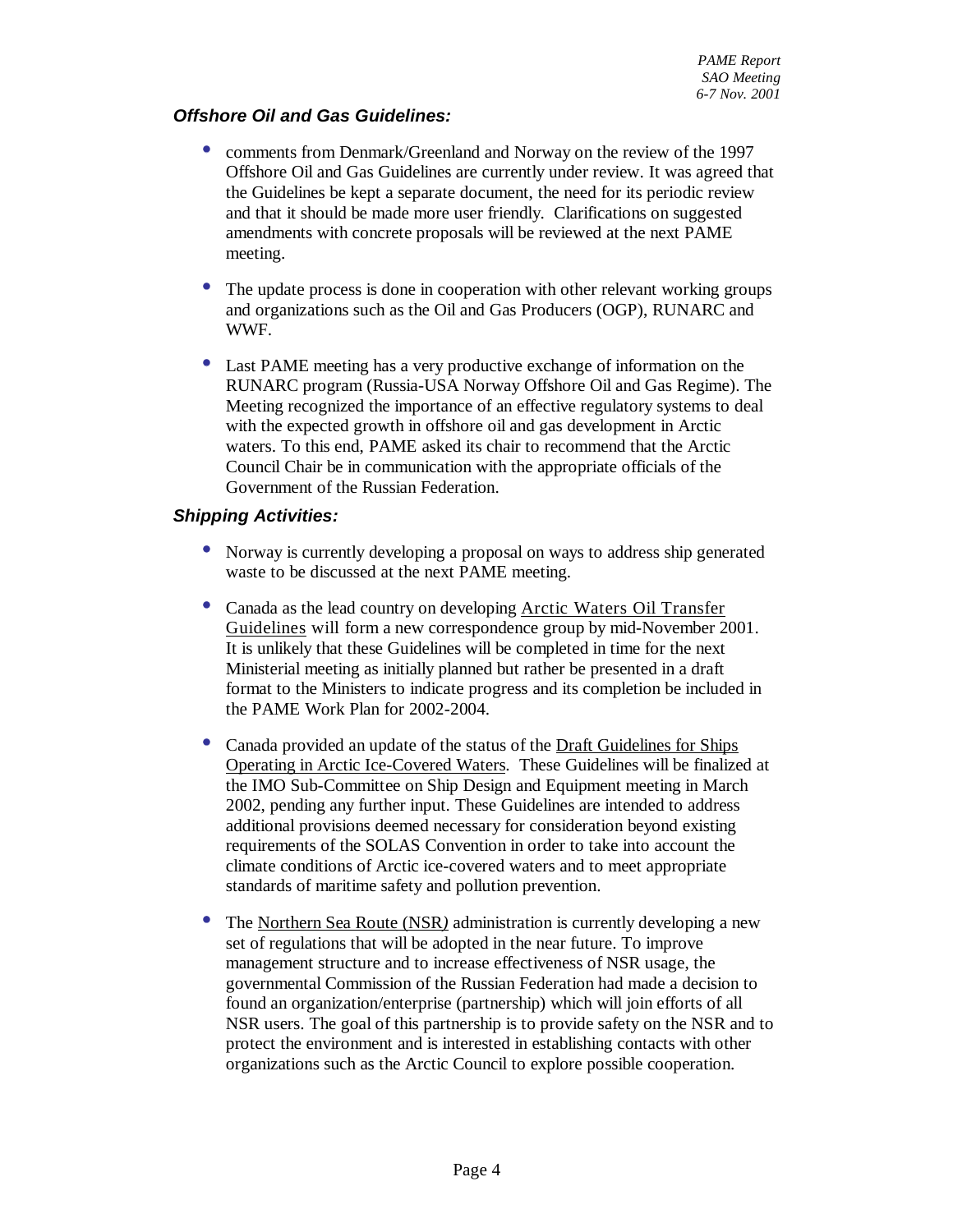#### **COORDINATION WITH OTHER WORKING GROUPS**

Working groups of the Arctic Council, ACAP, AMAP, CAFF and EPPR, have participated and reported at previous PAME meetings in an effort to increase the cooperation and avoid overlap between the working groups.

#### **AMAP**

Coordinating efforts with AMAP on the proposed poster presentation for the GPA Intergovernmental Review meeting to be held in Montreal, Canada 26-30 November 2001.

#### **ACAP**

Both ACAP and PAME recognize the importance of coordination of efforts in addressing pollution prevention and control issues. A joint letter by the Chair's of ACAP and PAME was presented at the last SAO meeting in an effort to increase efforts towards greater cooperation and coordination between ACAP and PAME leading up to the next Arctic Council Ministerial meeting.

#### **CAFF**

PAME Secretary will participate in the next CPAN (Circumpolar Protected Areas Network), Standing Committee meeting and report back to PAME at its next meeting PAME's participation in CPAN is of particular interest in relations to habitat destruction in coastal areas.

Potential PAME participation in the preparation of the ACIA Policy Document, to be developed during 2002-2004. PAME's issues such as land -based activities and shipping activities need to be adequately covered in the ACIA scientific assessment of which the ACIA Policy Document will be built on.

#### **EPPR**

Coordination of efforts with EPPR, in particular on shipping activities, is its possible relevance to EPPRs current work on Circumpolar Map of Resources at Risk from Oil Spills in the Arctic.

#### **PAME ADMINISTRATION AND MANAGEMENT**

The PAME Secretariat received \$135.000 US through voluntary contributions for 2001, of which approximately half is provided by the Icelandic government. The operational costs for the calendar year 2000 was \$165.000 and the projected operational costs for 2002 is estimated to be \$ 156.000 US. The expected reduction in operational costs are due to start-up costs for the PAME homepage in 2000. The core staff consists of an Executive Secretary (100%) and an Administrative Assistance (40%) that is shared with the CAFF Secretariat.

The next PAME meeting is Scheduled to take place in Iceland, April 16-18, 2002. The meeting will finalize Ministerial deliverables and the 2002-2004 PAME Work Plan.

The PAME Secretariat maintains the PAME homepage and has recently published PAME Brochure.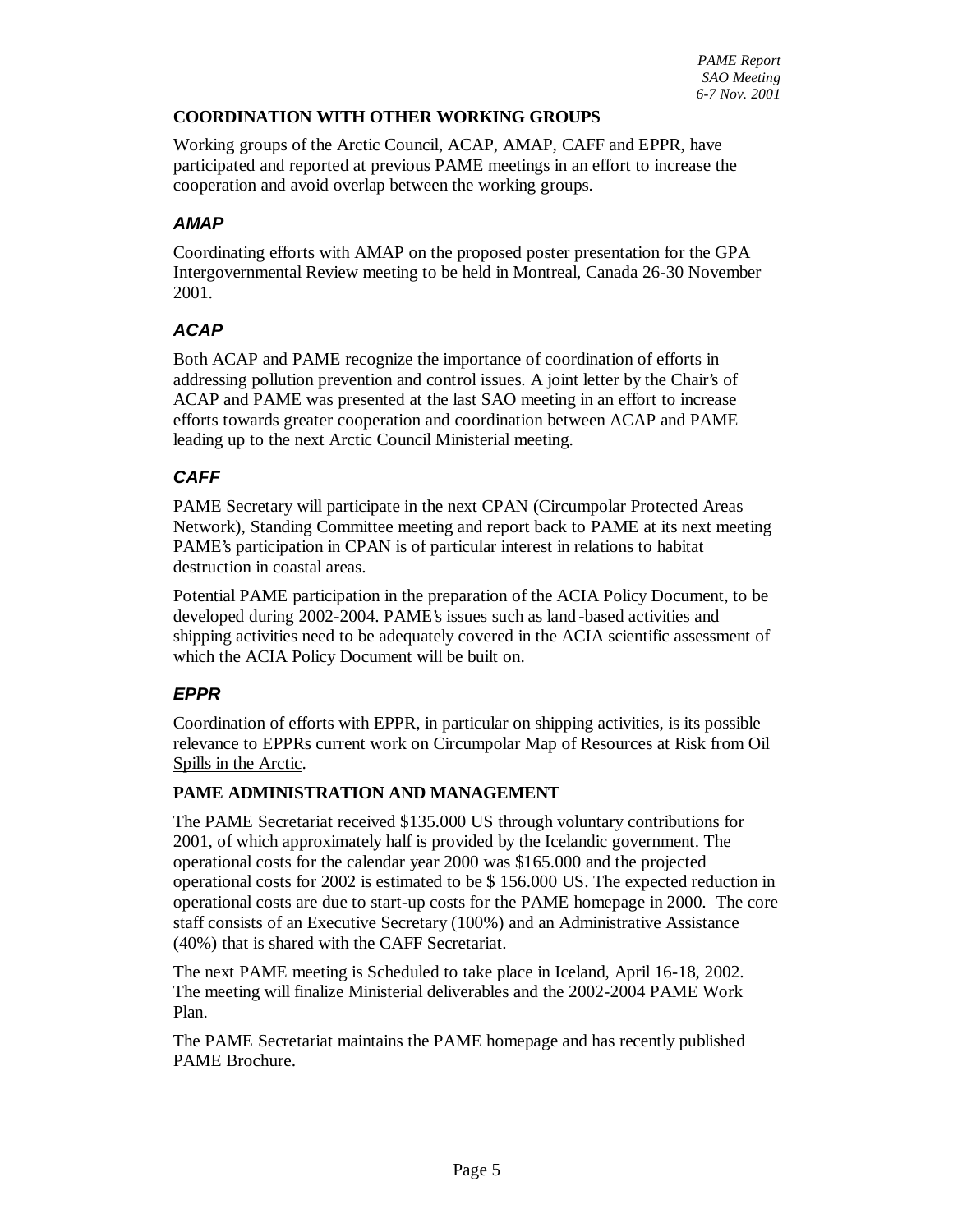#### **DELIVERABLES FOR THE 3 RD ARCTIC COUNCIL MINISTERIAL**

PAME deliverables for the next Ministerial meeting are planned as follows:

- 1. Work Plan for 2002-2004.
- 2. Report on Review of Legal Analysis and the Offshore Oil and Gas Guidelines.
- 3. Report on progress and further development of the Regional Programme of Action for the Protection of the Arctic Marine Environment from Land-based Activities.
- 4. Update on shipping activities and report on progress on the developments of the Arctic Waters Oil Transfer Guidelines.
- 5. Progress on other PAME activities as appropriate.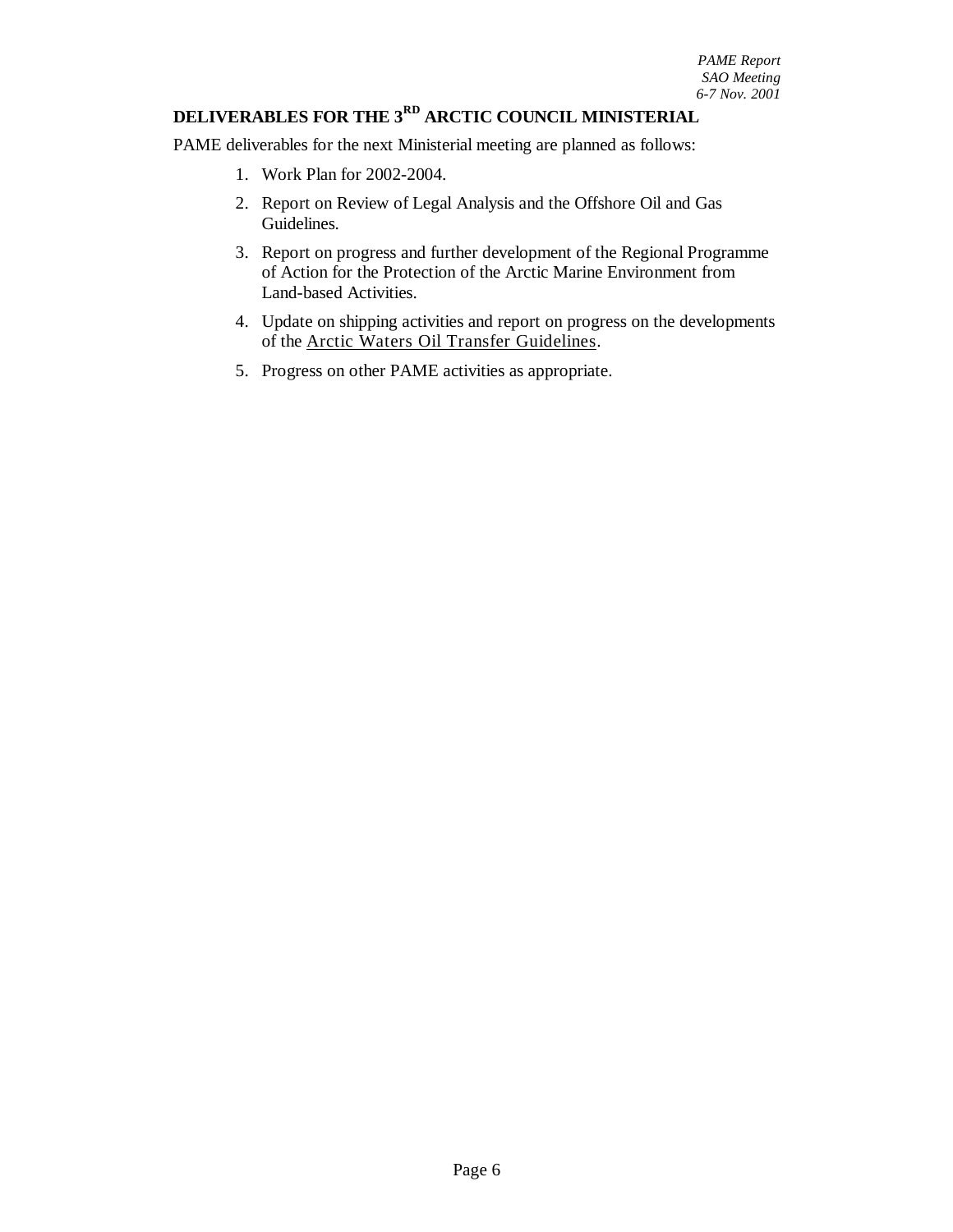# **APPENDIX I**

# **Overview of PAMEs Workplan 2001-2002**

# **RPA**

- Support the RPA, Russian NPA-Arctic and Partnership Conference.
- Contribute to the 2001 GPA Intergovernmental Meeting.
- Contribute to the WSSD 2002.

#### **Legal Instruments**

- Update Matrix of International Agreements.
- Prepare a report on the status of 1996 PAME recommendations.
- Identify problems for which additional measures are needed and make recommendations.

# **Shipping**

- Prepare Arctic Waters Oil Transfer Guidelines under the leadership of Canada.
- Consider a Norway proposal on ship generated wastes.

### **Oil and Gas**

- Prepare an assessment of the application of the Arctic Offshore Oil and Gas Guidelines.
- Consider possible changes in the oil and gas guidelines and other measures.
- Consider ways in which the application of the oil and gas guidelines may be improved.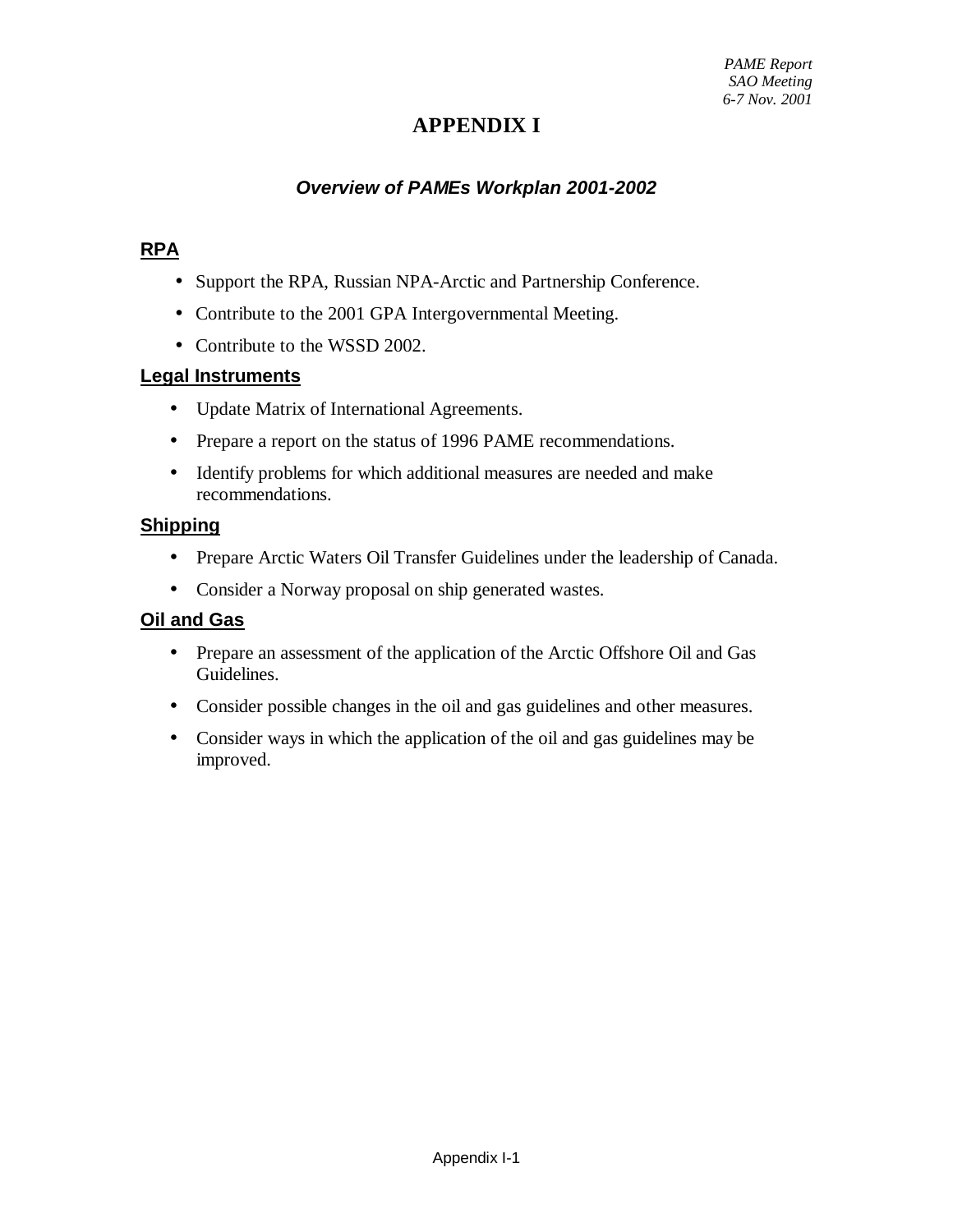# **APPENDIX II**

# **Possible options and ways forward on RPA specific issues**

# **Regional Programme of Action for the Protection of the Arctic Marine Environment from Land-based Activities (RPA Sep. 1998)**

The following Table includes excerpts from the RPA that might need further attention and/or actions. This could be used as one of the background documents in preparing the PAME Work Plan for 2002-2004 and the first step towards expanding the RPA to better address land-based activities in the context of sustainable development of the marine and coastal environment.

| 6.0 Setting Management Objectives, Strategies and Measures |                                                                                                                                                                                                                                                                                                                                                                                |                                                                                                                                                                                                              |  |  |  |  |
|------------------------------------------------------------|--------------------------------------------------------------------------------------------------------------------------------------------------------------------------------------------------------------------------------------------------------------------------------------------------------------------------------------------------------------------------------|--------------------------------------------------------------------------------------------------------------------------------------------------------------------------------------------------------------|--|--|--|--|
| <b>Location in RPA</b>                                     |                                                                                                                                                                                                                                                                                                                                                                                | <b>Ways forward?</b>                                                                                                                                                                                         |  |  |  |  |
| Sections $6.4 & 6.5$<br>POP I.3/HM I.3:                    | Draw that attention of<br>international financial<br>institutions (IFIs), of which they<br>are a member, to the global<br>aspects of POPs and heavy<br>metals issues and, as<br>appropriate, promote the<br>participation of the IFIs in<br>financing and partnership<br>arrangements that are aimed at<br>reducing adverse effects on<br>human health and the<br>environment. | <b>Establish cooperation</b><br>with and follow-up<br>on the developments<br>of the "Northern"<br>Dimension<br>Environmental<br>Partnership" among<br>IFIs (NIB, NEFCO,<br>EIB, EBRD, World<br>Bank) and EC. |  |  |  |  |
| Section 6.5<br>HM R.2:                                     | Develop and adopt Arctic-wide<br>environmental guidelines on<br>opening, operating and closing<br>mines in the Arctic Coastal<br>Zone. Mining is defined as the<br>extraction, milling and<br>concentration of ore.                                                                                                                                                            | Identification of lead<br>$\bullet$<br>countries.                                                                                                                                                            |  |  |  |  |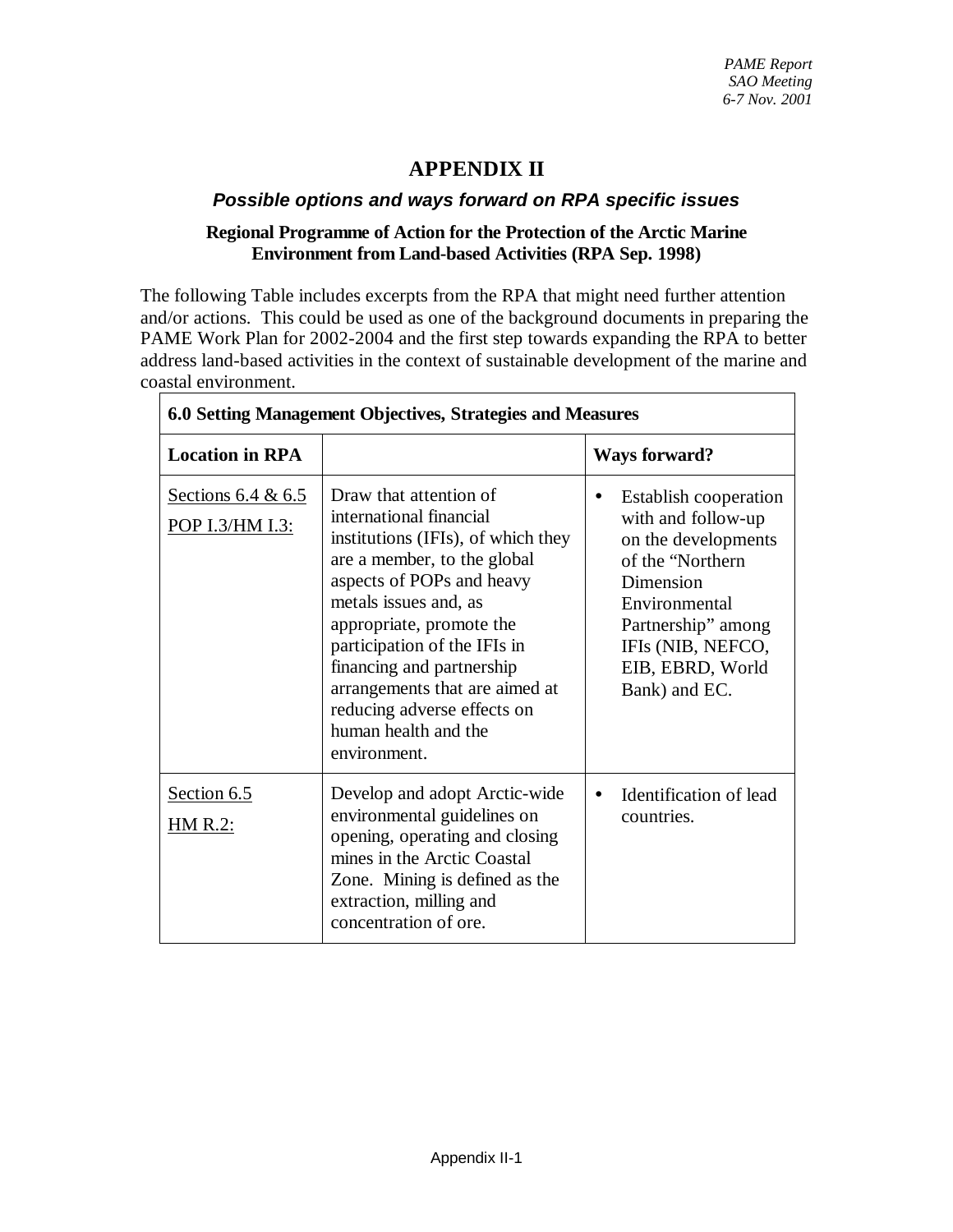*PAME Report SAO Meeting 6-7 Nov. 2001*

| Section 6.7                           | This initial phase of the RPA<br>has focused on strategies and<br>measures that can be taken in<br>the short term to address urgent<br>pollution problems such as those<br>identified in the 1997 AMAP<br>Assessment. In later stages, the<br>RPA would be expanded to<br>better address land-based<br>activities in the context of<br>sustainable development of the<br>marine and coastal environment.<br>This would be done with the<br>collaboration of stakeholders<br>and take into account the<br>specific environmental, social<br>and economic conditions of the<br>Arctic. | $\bullet$ | Apply the LME<br>approach<br>Update and identify<br>relevant actions in<br>accordance with<br>AMAPs update on<br>assessments (refer to<br>$Annex A) - Second$<br>phase of the RPA?                  |
|---------------------------------------|--------------------------------------------------------------------------------------------------------------------------------------------------------------------------------------------------------------------------------------------------------------------------------------------------------------------------------------------------------------------------------------------------------------------------------------------------------------------------------------------------------------------------------------------------------------------------------------|-----------|-----------------------------------------------------------------------------------------------------------------------------------------------------------------------------------------------------|
| <b>7.0 Programme Support Elements</b> |                                                                                                                                                                                                                                                                                                                                                                                                                                                                                                                                                                                      |           |                                                                                                                                                                                                     |
| Section 7.2 $2^{\text{nd}}$<br>bullet | Developing a reporting<br>procedure and format for the<br>assessment of the RPA<br>implementation and<br>effectiveness in collaboration<br>with other working groups.                                                                                                                                                                                                                                                                                                                                                                                                                |           | Explore existing<br>reporting procedure<br>from other working<br>groups/organizations.<br>Outline suggested<br>format.                                                                              |
| Section 7.3 $5^{\text{th}}$<br>bullet | Promote the application of risk<br>assessment/cost-benefit analysis<br>to pre-investment strategies for<br>the priority actions identified,<br>such as the work being done<br>through the Barents Region<br>Environment Programme and<br><b>NEFCO</b>                                                                                                                                                                                                                                                                                                                                | $\bullet$ | Review existing risk<br>assessments/cost-<br>benefit analysis to<br>pre-investment<br>strategies?<br>Develop general<br>guidelines in<br>cooperation with IFIs<br>and other regional<br>programmes? |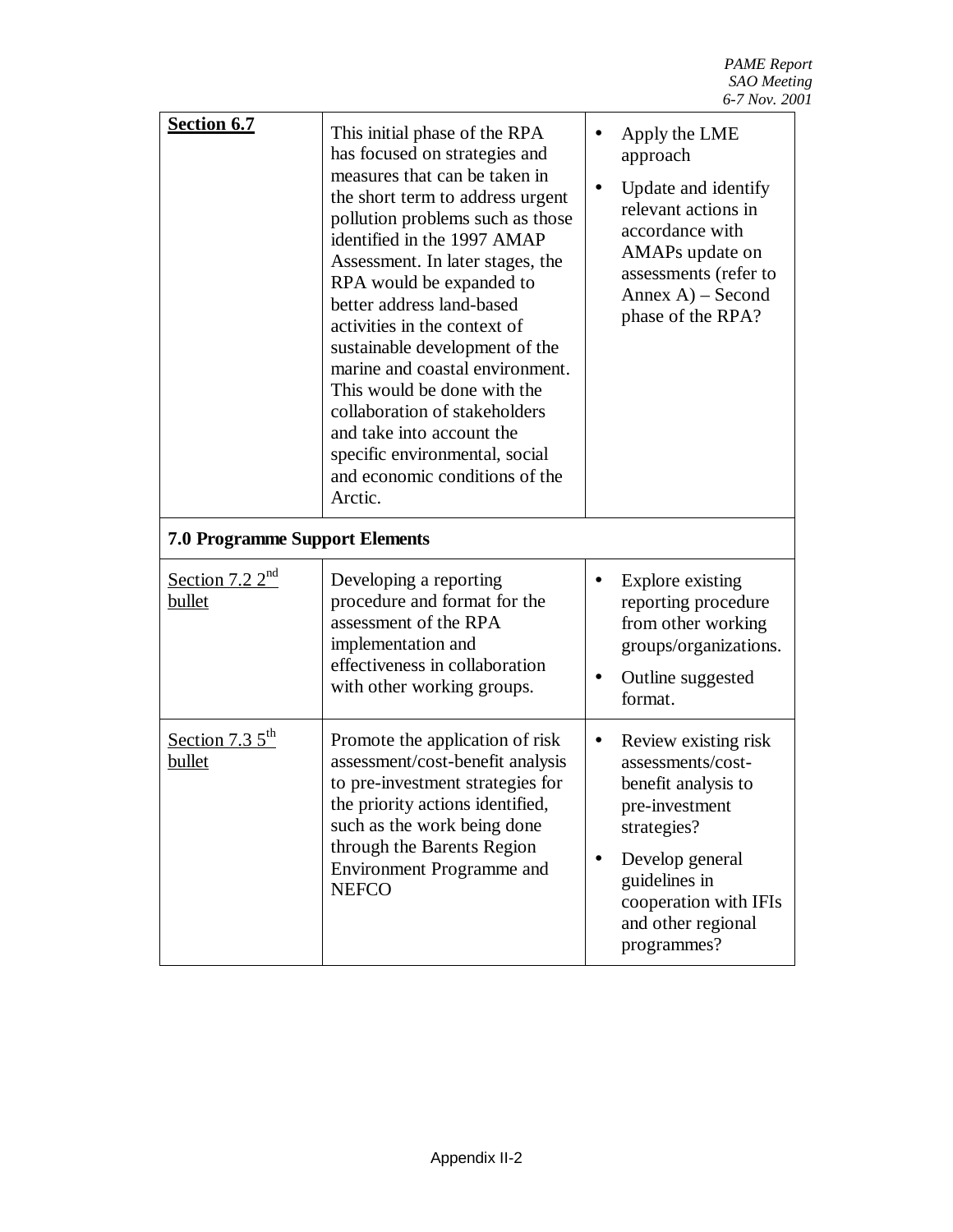| Section 7.3 $7^{\text{th}}$<br>bullet | Exploring innovative<br>approaches to encourage<br>multilateral financing agencies,<br>including regional development<br>banks, and national institutions<br>for bilateral development to co-<br>operate in programming and<br>project implementation and to<br>further explore innovative<br>approaches to provide<br>continuing and predictable<br>programme funding for the<br>priority actions identified (e.g.,<br>partnership meetings).     | Addressed within the<br>framework of the<br>planned two round-<br>table meetings in<br>preparations to the<br>Partnership<br>Conference. $1$                                                                                               |
|---------------------------------------|----------------------------------------------------------------------------------------------------------------------------------------------------------------------------------------------------------------------------------------------------------------------------------------------------------------------------------------------------------------------------------------------------------------------------------------------------|--------------------------------------------------------------------------------------------------------------------------------------------------------------------------------------------------------------------------------------------|
| Section 7.3 $9th$<br>bullet           | Encouraging the development<br>and wide distribution of<br>appropriate contingency plans<br>for environmental accidents<br>(particularly those involving oil,<br>gas and chemical spills, and<br>nuclear accidents), taking full<br>account of emergency<br>preparedness guidance and<br>assessments within the<br><b>Emergency Preparedness</b><br>Prevention and Response<br>(EPPR) Working Group and the<br>broader international<br>community. | Include in existing<br><b>Offshore Oil and Gas</b><br>Guidelines.<br>Develop new<br>$\bullet$<br>guidelines in<br>coordination with<br>$EPPR -$<br>"Contingency plans<br>for environmental<br>accidents within the<br>circumpolar Arctic". |

 1 It has been estimated, on the basis of extrapolations from programmes in other regions, that the final bill for activities in the Arctic could well ascend to \$40-50 billion. Therefore, our Russian colleagues are keen to promote not only innovative mechanisms such as the Round Tables and Partnership Conference, but also, to explore other possibilities. In particular, they are interested in exploring the reactions of the international community to the mechanism of debt-for-nature-swaps for the Russian Arctic.